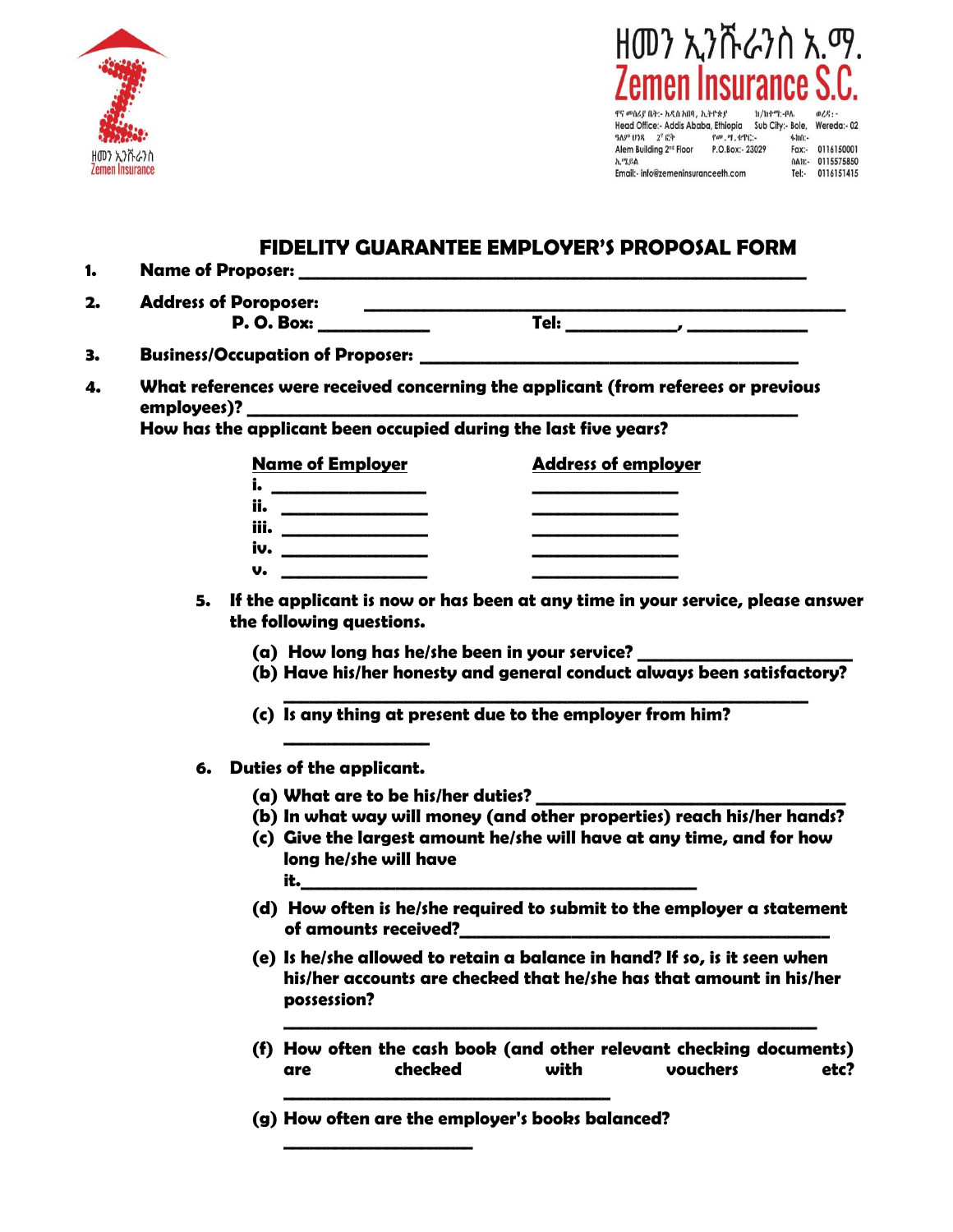- **(h)Are all payments of money acknowledged on printed and numbered forms out of a book with counterfoils, and is the attention of customers drawn to this? \_\_\_\_\_\_\_\_\_\_**
- **(i) Will the applicant sign these receipts? \_\_\_\_\_\_\_\_\_\_\_\_\_\_\_\_\_\_\_\_\_\_\_\_\_\_\_\_\_\_**

**(j) Will the applicant be empowered to open letters addressed to the employer?**

 **\_\_\_\_\_\_\_\_\_\_\_\_\_\_\_\_\_\_\_\_\_\_\_\_\_\_\_\_\_\_\_\_\_\_\_\_\_\_\_\_\_\_\_\_\_\_\_\_\_\_\_\_\_\_\_\_\_\_\_\_\_\_\_\_\_\_**

**\_\_\_\_\_\_\_\_\_\_\_\_\_\_\_\_\_\_\_\_\_\_\_\_\_\_\_\_\_\_\_\_\_\_\_\_\_\_\_\_\_\_\_\_\_\_**

- **7. If the applicant's duties are those of a bank manager, traveler, collector of other outdoor offices, please also state:**
	- **a) The district (area) over which his/her duties will extend**
	- **b) How often will statement of account be furnished by the employer direct, and not by the applicant?**

**\_\_\_\_\_\_\_\_\_\_\_\_\_\_\_\_\_\_\_\_\_\_\_\_\_\_\_\_\_\_\_\_\_\_\_\_\_\_\_\_\_\_\_\_\_\_\_\_\_\_\_\_\_\_**

**\_\_\_\_\_\_\_\_\_\_\_\_\_\_\_\_\_\_\_\_\_\_\_\_\_\_\_\_\_\_\_\_\_\_\_\_\_\_\_\_\_\_\_\_\_\_\_\_\_\_\_\_\_\_**

**8. Applicant remuneration:**

**\_\_\_\_\_\_\_\_\_\_\_\_\_\_\_\_**

- **a) What are to be the applicant's remuneration and allowance and how will they be paid?**
- **b) Will there be a guaranteed annual minimum?**

**\_\_\_\_\_\_\_\_\_\_\_\_\_\_\_\_\_\_\_\_\_\_\_\_\_\_\_\_\_\_\_\_\_\_\_**

- **c) Is the amount to be subject to any deduction or liability?**
- **9. Has the applicant, to your knowledge, any debts or liabilities?**

**\_\_\_\_\_\_\_\_\_\_\_\_\_\_\_\_\_**

**\_\_\_\_\_\_\_\_**

**10. Has any person in the employer's service been detected in any fraud, dishonesty, theft embezzlement? If so, give particulars of the manner in which the default was carried out, and the steps taken to prevent repetition. \_\_\_\_\_\_\_\_\_\_\_\_\_\_\_\_\_\_\_\_\_\_\_\_**

**\_\_\_\_\_\_\_\_\_\_\_\_\_\_\_\_\_\_\_\_\_\_\_\_\_\_\_\_\_\_\_\_\_\_\_\_\_\_\_\_\_\_\_\_\_\_\_\_\_\_\_\_\_\_\_\_\_\_\_\_\_\_\_\_\_\_**

**\_\_\_\_\_\_\_\_\_\_\_\_\_\_\_\_\_\_\_\_\_\_\_\_\_\_\_\_\_\_\_\_\_\_\_\_\_\_\_\_\_\_\_\_\_\_\_\_\_\_\_\_\_\_\_\_\_\_\_\_\_\_\_\_\_\_**

**\_\_\_\_\_\_\_\_\_\_\_\_\_\_\_\_\_\_\_\_\_\_\_\_\_\_\_\_\_\_\_\_\_\_\_\_\_\_\_\_\_\_\_\_\_\_\_\_\_\_\_\_\_\_\_\_\_\_\_\_\_\_\_\_\_\_**

**\_\_\_\_\_\_\_\_\_\_\_\_\_\_\_\_\_\_\_\_\_\_\_\_\_\_\_\_\_\_\_\_\_\_\_\_\_\_\_\_\_\_\_\_\_\_\_\_\_\_\_\_\_\_\_\_\_\_\_\_\_\_\_\_\_\_**

**\_\_\_\_\_\_\_\_\_\_\_\_\_\_\_\_\_\_\_\_\_\_\_\_\_\_\_\_\_\_\_\_\_\_\_\_\_\_\_\_\_\_\_\_\_\_\_\_\_\_\_\_\_\_\_\_\_\_\_\_\_\_\_\_\_\_**

**\_\_\_\_\_\_\_\_\_\_\_\_\_\_\_\_\_\_\_\_\_\_\_\_\_\_\_\_\_\_\_\_\_\_\_\_\_\_\_\_\_\_\_\_\_\_\_\_\_\_\_\_\_\_\_\_\_\_\_\_\_\_\_\_\_\_**

- **11. Do you know any other fact material to or affecting the risks on this proposal?**
- **12. Do you have a continuous professional audit?**
- **13. State the amount of guarantee required? \_\_\_\_\_\_\_\_\_\_\_\_\_\_\_\_\_\_\_\_\_\_\_\_\_\_\_\_\_\_\_\_\_\_**

**\_\_\_\_\_\_\_\_\_\_\_\_\_\_\_\_\_\_\_\_\_\_\_\_\_\_\_\_\_** 

**14. State the amount of excess \_\_\_\_\_\_\_\_\_\_\_\_\_\_\_\_\_\_\_\_\_\_\_\_\_\_\_\_\_\_\_\_\_\_\_\_\_\_\_\_\_\_\_\_\_**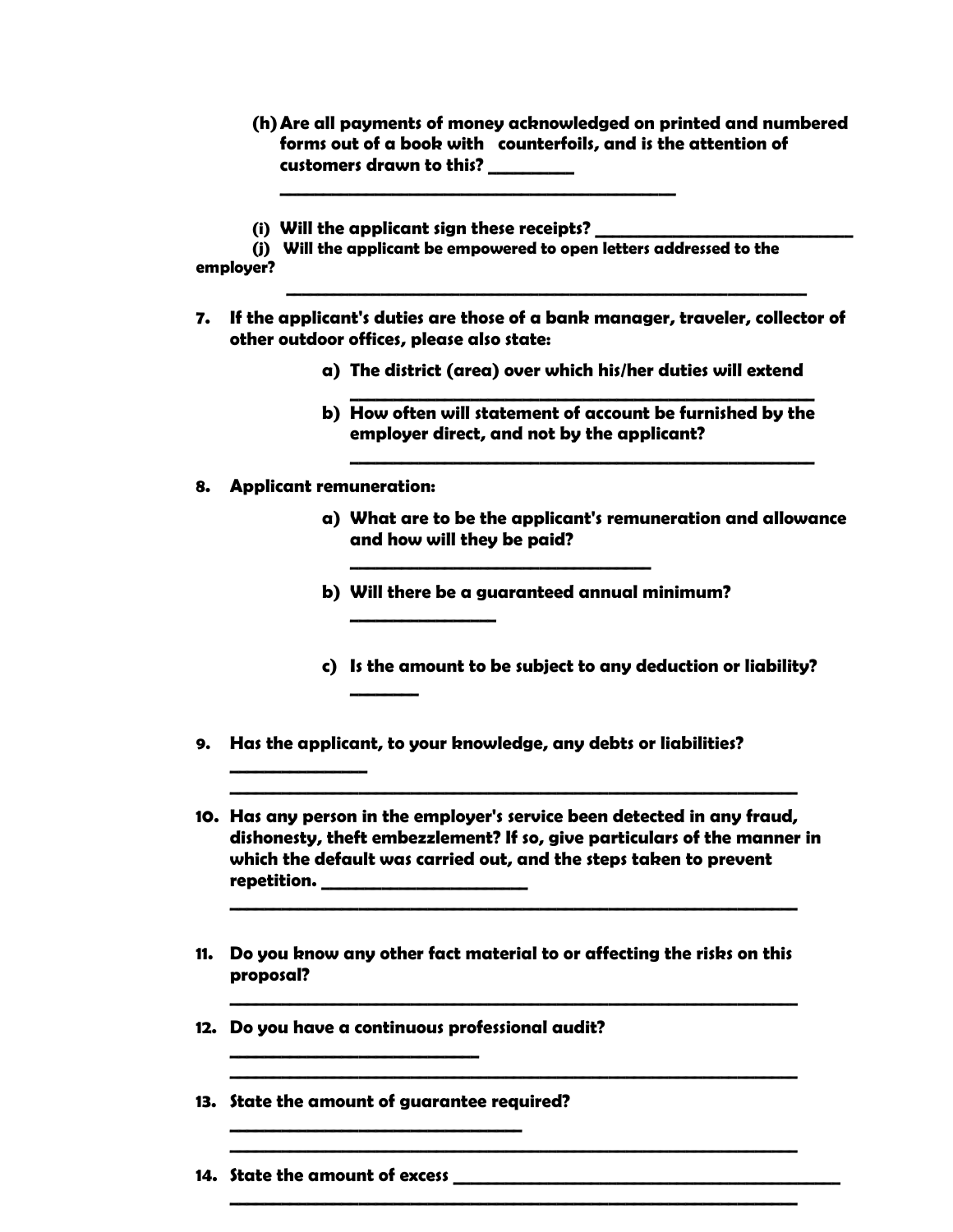I/We declare that the above statements and particulars are true and complete and I/We agree that they shall be the basis of the Contract between Me/Us and the Company.

Date \_\_\_\_\_\_\_\_\_\_\_\_

Signature \_\_\_\_\_\_\_\_\_\_\_\_\_\_\_

Agent/Broker \_\_\_\_\_\_\_\_\_\_\_\_\_\_\_\_

**Underwriter Decision** 

Logo

zm N x !N <sup>1</sup> #‰ NS x . \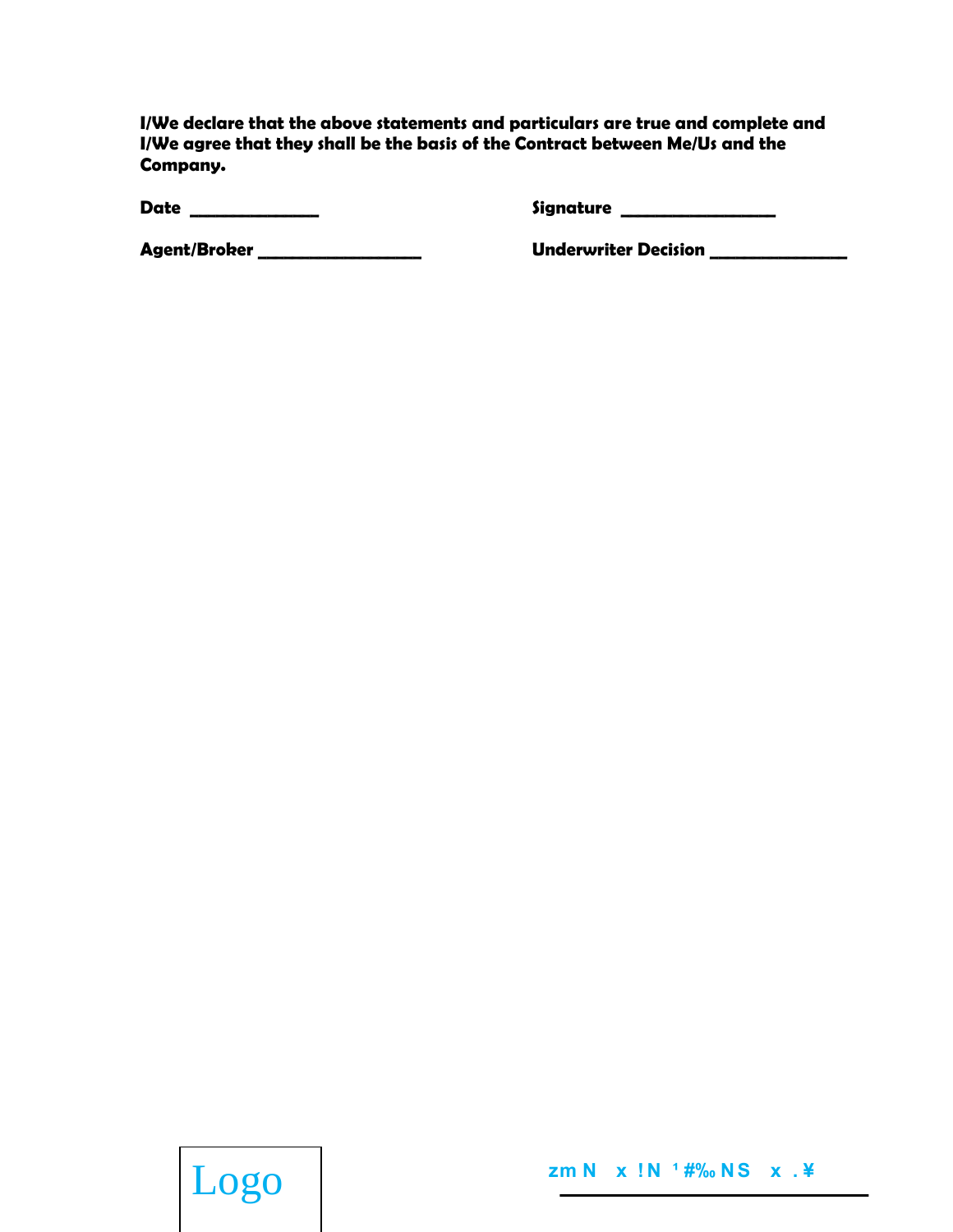## **ZEMEN INSURANCE S.C**

|                     | ê mo¶Ã b¤T xÄbS xb⁄E<br>Head Office - Addis Ababa                                                                                                                                                                                                                                    | ym. œ. qÜ.<br>D. O. Box | 23029/1000                                        | yt <sup>1</sup> / <sub>2</sub> l¤ bell qÜ_éC<br><b>Telephone Nos.</b> |        | $+251 - 0115575850$ |  |
|---------------------|--------------------------------------------------------------------------------------------------------------------------------------------------------------------------------------------------------------------------------------------------------------------------------------|-------------------------|---------------------------------------------------|-----------------------------------------------------------------------|--------|---------------------|--|
| yíKS qÜ.<br>Fax No. | XXXXXXXXXXXXXX                                                                                                                                                                                                                                                                       |                         | e-mail: xxxxxxxxxx <b>@ethionet.et</b>            | QRNÅF<br><b>Branch</b>                                                | ⊠<br>т |                     |  |
|                     |                                                                                                                                                                                                                                                                                      |                         | <b>EMPLOYEE'S PROPOSAL FOR FIDELITY GUARANTEE</b> |                                                                       |        |                     |  |
|                     | 2. Employee's residential Address:                                                                                                                                                                                                                                                   |                         |                                                   |                                                                       |        |                     |  |
|                     |                                                                                                                                                                                                                                                                                      |                         |                                                   |                                                                       |        |                     |  |
|                     | 4. What are the duties in respect of which this guarantee is required?                                                                                                                                                                                                               |                         |                                                   |                                                                       |        |                     |  |
|                     | 5. What are the applicant's (employee's) salary or remuneration and what are the<br>deductions (if any)                                                                                                                                                                              |                         |                                                   |                                                                       |        |                     |  |
|                     | 7. How many children or other persons are wholly dependent upon you?                                                                                                                                                                                                                 |                         |                                                   |                                                                       |        |                     |  |
|                     | 8. State the nature and amount of any debts or of any other liabilities existing                                                                                                                                                                                                     |                         |                                                   |                                                                       |        |                     |  |
|                     | 9. Have you ever been bankrupted or insolvent?<br>10. Do you have any means of support in addition to the remuneration from the<br>employment for which this Insurance is required? If so give particulars.                                                                          |                         |                                                   |                                                                       |        |                     |  |
|                     | 11. Do you own building, vehicle or any other property? If so, please state                                                                                                                                                                                                          |                         |                                                   |                                                                       |        |                     |  |
|                     | 12. How long have you lived at your present address? _________<br>13. Give the name, address and occupation of two references who are not related to, but<br>have been intimately known to you in private life for some years, to whom the<br><b>Company may refer if necessary?</b> |                         |                                                   |                                                                       |        |                     |  |
|                     | 14. How have you been occupied during the last five years? The names and addresses of                                                                                                                                                                                                |                         |                                                   |                                                                       |        |                     |  |
|                     | 15. Have you ever applied for a guarantee? If so, to which insurer and when                                                                                                                                                                                                          |                         |                                                   |                                                                       |        |                     |  |
|                     | 16. Was the application under item 15 is accepted or declined?                                                                                                                                                                                                                       |                         |                                                   |                                                                       |        |                     |  |
|                     | 17. What other type of Insurance policy do you have currently?                                                                                                                                                                                                                       |                         |                                                   |                                                                       |        |                     |  |
|                     | 18. What is the amount of Guarantee required?                                                                                                                                                                                                                                        |                         |                                                   |                                                                       |        |                     |  |

**\_\_\_\_\_\_\_\_\_\_\_\_\_\_\_\_\_\_\_\_\_\_\_\_\_\_\_\_\_\_\_\_\_\_**